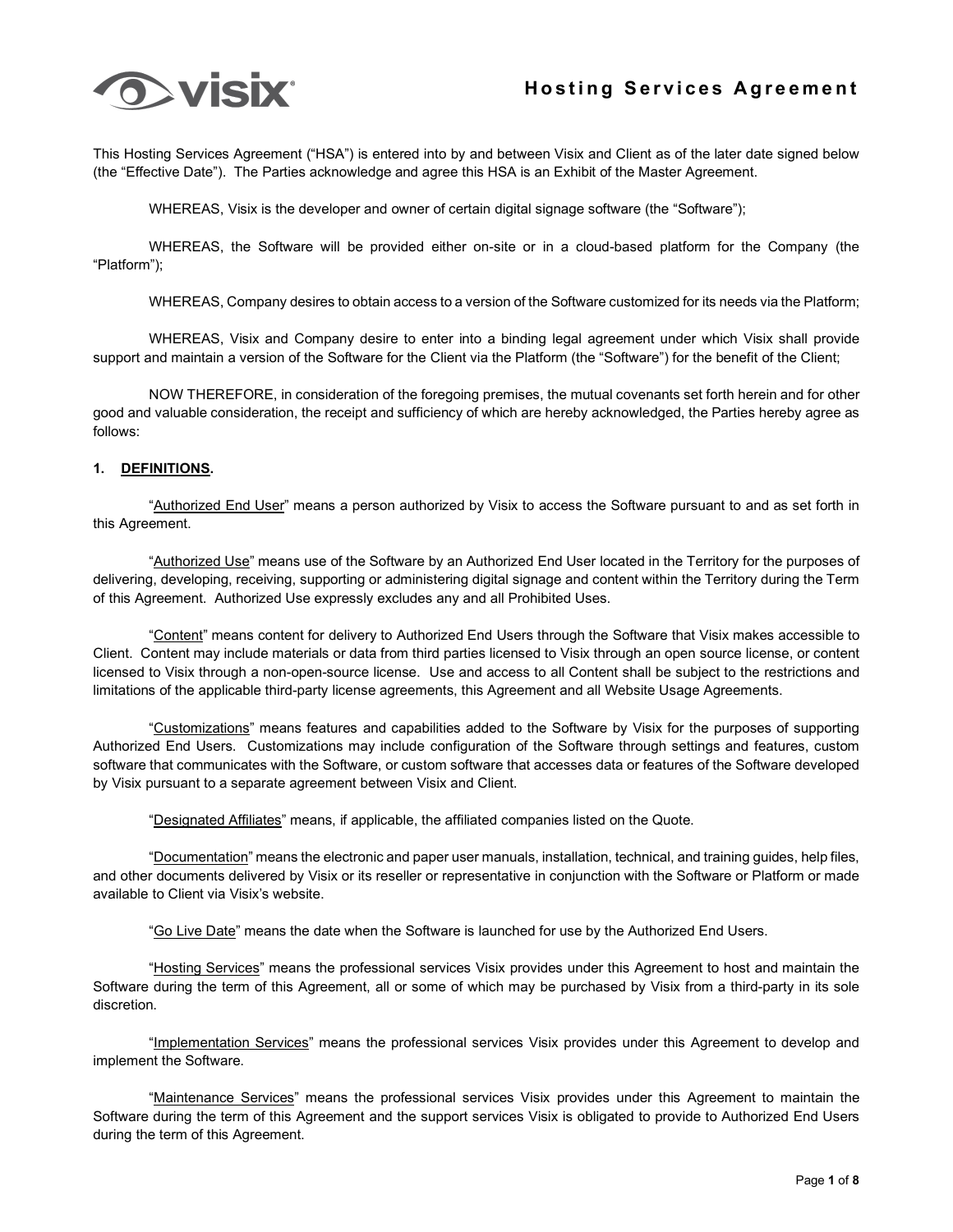

"Platform" shall have the meaning set forth in the above recitals.

"Prohibited Use" means any use of the Content, the Platform or the Software not expressly authorized under this Agreement including, without limitation, any access to the Platform, Software or Content outside of the Territory, any attempt to reverse engineer the Platform, Software or gain access to the Platform, Content, or the source code or object code of the Software, any attempt to bypass any use limitation or security or privacy feature or protection of the Platform or Software, any attempt to access, use or copy any feature, data, content or materials within or underlying the Platform or Software by any means other than the user interface provided by the Platform or Software, any attempt to interfere with the use or operation of the Platform or Software, any attempt to access, hack, derive or utilize any password of any Authorized End User without the Authorized End User's express written permission, any use of the Platform or Software using a password or other credential by any person other than the Authorized End User to whom that password or other credential was given by the Platform or Software, any use or attempted use of the Platform or Software for any illegal purpose, any use or attempted use of the Platform or Software that is expressly prohibited by the Documentation, the Website Usage Documents, the online documentation accessible through the Software, which documentation may be updated from time to time by Visix.

"Software" shall have the meaning set forth in the above recitals.

"Territory" means worldwide.

"Website Usage Agreements" means a usage agreement, privacy policy, or similar agreement to which users of Software are bound through an account creation or similar process. All Website Usage Agreements may be updated from time to time by Visix in its reasonable discretion.

#### **2. SERVICES.**

During the Term, Visix shall use its commercially reasonable best efforts to provide Implementation Services, Hosting Services, and Maintenance Services to Client, and Client shall assist Visix in these efforts, as follows:

2.1. *Implementation Services*. Visix will utilize the Platform to establish the Software for use with the Designated Affiliates as set forth in the Quote attached to the Master Agreement. Client shall cause its personnel to cooperate in good faith and provide Visix with such assistance as it may reasonably request in connection with the establishment and implementation of the Software. In particular, Client shall designate a project manager who shall work directly with Visix.

2.2. *Hosting Services*. Visix will provide hosting of the Software during the Term to allow Authorized End Users within the Territory to access and use the Software for Authorized Uses. Hosting Services shall be provided pursuant to the service level agreement (the "SLA") attached hereto as Addendum A.

2.3. *Maintenance Services*. Visix will provide maintenance and support services for the Software during the Term as set forth in the maintenance terms attached hereto as Addendum B.

3. **PAYMENT**. Client shall pay Visix for the Implementation Services, Hosting Services, and Maintenance Services as set forth in the Quote attached to the Master Agreement.

*[remainder of page intentionally left blank]*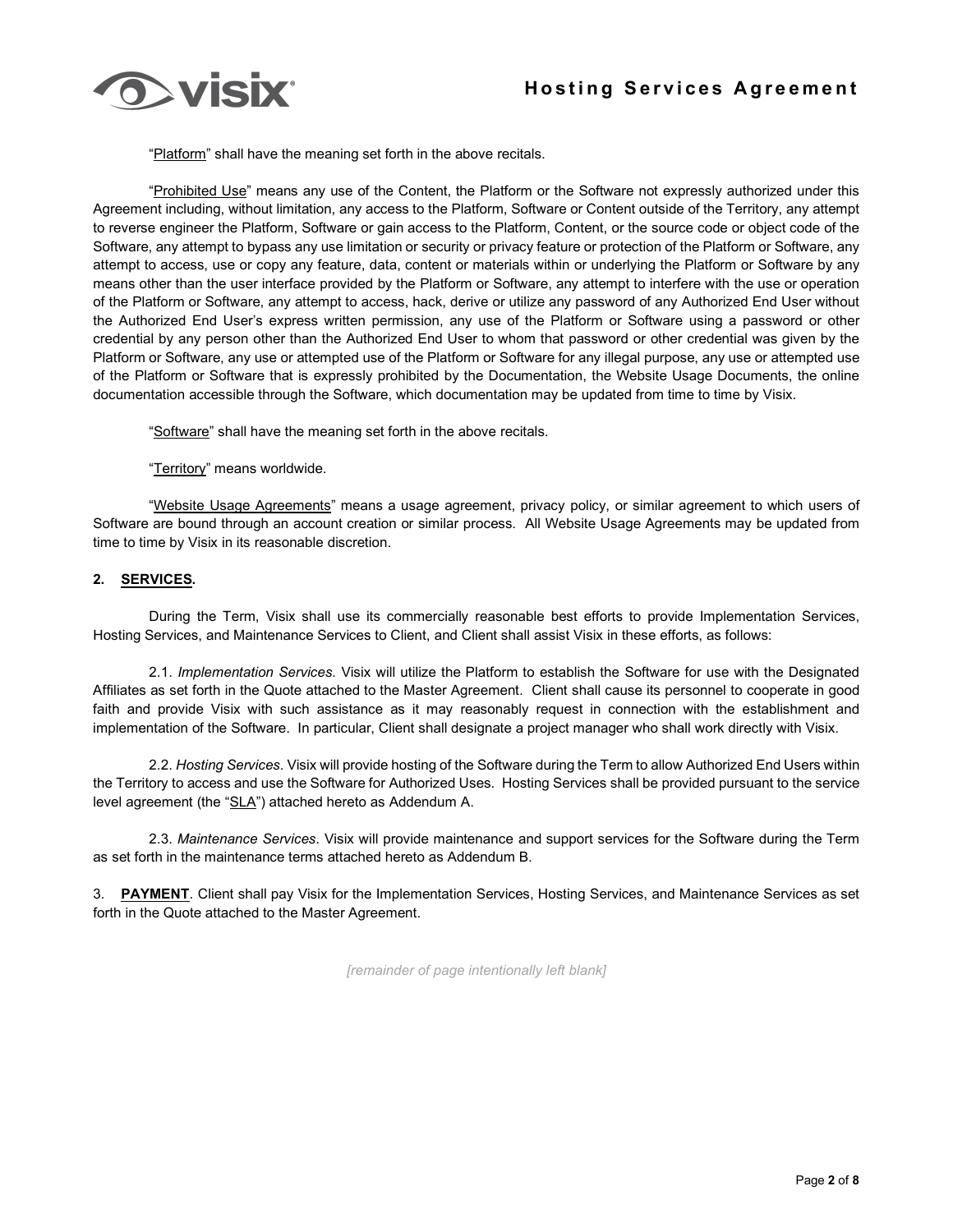

## **4. PROPRIETARY RIGHTS.**

4.1. *Ownership.* Client acknowledges and agrees that Visix owns, or is a licensee of, all right, title and interest in and to all software, source code, object code, web pages, database designs, documentation, data and related intellectual property that make up the Software (including without limitation (i) all copyrights and related rights in all source code, object code, web pages, documentation, and enhancements (ii) all patent, trademark, copyright, trade secret, and other intellectual property rights related thereto, and (iii) all rights in and to all Confidential Information of Visix). Client agrees that neither it, nor the Authorized End Users, shall obtain any rights in or to the Platform, the Software or related intellectual property by virtue of this Agreement. Notwithstanding the foregoing, the Parties acknowledge and agree that data posted to the Platform by Authorized End Users ("User Data"), shall be owned by Client and/or such Authorized End Users as set forth in the Website Usage Agreements. Client, on behalf of itself, and the Authorized End Users, hereby grants to Visix an unlimited, perpetual, royalty free, fully paid up, irrevocable worldwide right and license to use all User Data in the development of the Platform and the Software and in the performance of services under this Agreement, subject to the applicable terms and conditions of the Website Usage Agreements and all applicable laws and regulations.

4.2. *Modifications.* To the extent Visix creates Customizations, all such Customizations shall be owned solely by Visix, subject to a royalty free license to Client and the Authorized End Users to utilize such Customizations solely for Authorized Uses during the Term of this Agreement. Client may not make modifications to, or derivative works based on, the Software or Platform except to the extent such modifications or derivative works result from use of documented features of the Software as described in the Documentation. All suggestions and ideas communicated to Visix by Client or Client's representative relating in any way to the Quote, HSA, and/or SLA shall be deemed and treated as Customizations and owned solely by Visix.

#### **5. LIMITED WARRANTY; DISCLAIMER.**

5.1. *Limited Warranty*. Visix warrants that, subject to this **Section 5**, for a period of ninety days from the date of delivery (the "Warranty Period"), the Software will materially perform in accordance with the Documentation provided it is used in accordance with the terms of this Agreement and the Documentation. Visix does not warrant that the Software or Platform shall be uninterrupted or error free or will satisfy Company's requirements.

5.2. *Obligations of Visix*. For any claim under the warranty in **Section 5.1**, Visix's sole obligation shall be to correct the Software so that it will perform in accordance with the applicable Documentation or, at Visix's option, either (a) immediately provide Company with substituted Software or portions thereof which do not breach such warranty, or (b) refund a pro rata portion of the fees paid by Company to Visix for the affected Software. Company shall promptly return all applicable copies of the Software to the extent it has any (and related Documentation) to Visix upon issuance of any such refund, or, if preapproved in writing by Visix, destroy all copies of the Software in Company's possession or control.

5.3. *Limitations*. Visix's obligations in **Section 5.2** shall not apply: (a) to any authorized or unauthorized modifications to the Software or Platform; (b) if the Software or Platform is not used in accordance with the Documentation or this Agreement; (c) if Company is not using the most recent version of the Software or Platform; or (d) to any error or defect caused by Company, an Employee, any third party, or any third-party software.

5.4. *Disclaimer*. EXCEPT AS EXPRESSLY STATED IN THIS **SECTION 5**, VISIX MAKES NO REPRESENTATIONS OR WARRANTIES OF ANY KIND, EITHER EXPRESS OR IMPLIED WITH RESPECT TO THIS AGREEMENT OR THE SOFTWARE OR PLATFORM OR ANY SERVICES PROVIDED TO CLIENT INCLUDING, WITHOUT LIMITATION, ANY IMPLIED WARRANTIES OF TITLE, MERCHANTABILITY, FITNESS FOR A PARTICULAR PURPOSE OR NONINFRINGEMENT AND VISIX EXPRESSLY DISCLAIMS ANY AND ALL SUCH WARRANTIES. VISIX DOES NOT WARRANT THAT: (A) THE SOFTWARE OR PLATFORM WILL OPERATE UNINTERRUPTED; (B) THE SOFTWARE OR PLATFORM ERRORS, TO THE EXTENT THEY EXIST, CAN BE CORRECTED; OR (C) THE APPLICATIONS CONTAINED IN THE SOFTWARE OR PLATFORM ARE DESIGNED TO MEET ALL OF CLIENT'S BUSINESS REQUIREMENTS. CLIENT AGREES THAT VISIX IS NOT RESPONSIBLE FOR ANY LOSS OF DATA OR SECURITY BREACHES OF ANY KIND.

5.5. *Exclusive Remedy*. NOTWITHSTANDING ANYTHING IN THIS AGREEMENT OR ANY EXHIBIT OR STATEMENT OR WORK TO THE CONTRARY, THIS **SECTION 5** SETS FORTH CLIENT'S SOLE AND EXCLUSIVE REMEDY FOR ANY BREACH OF THE WARRANTY SET FORTH IN **SECTION 5.1** ABOVE.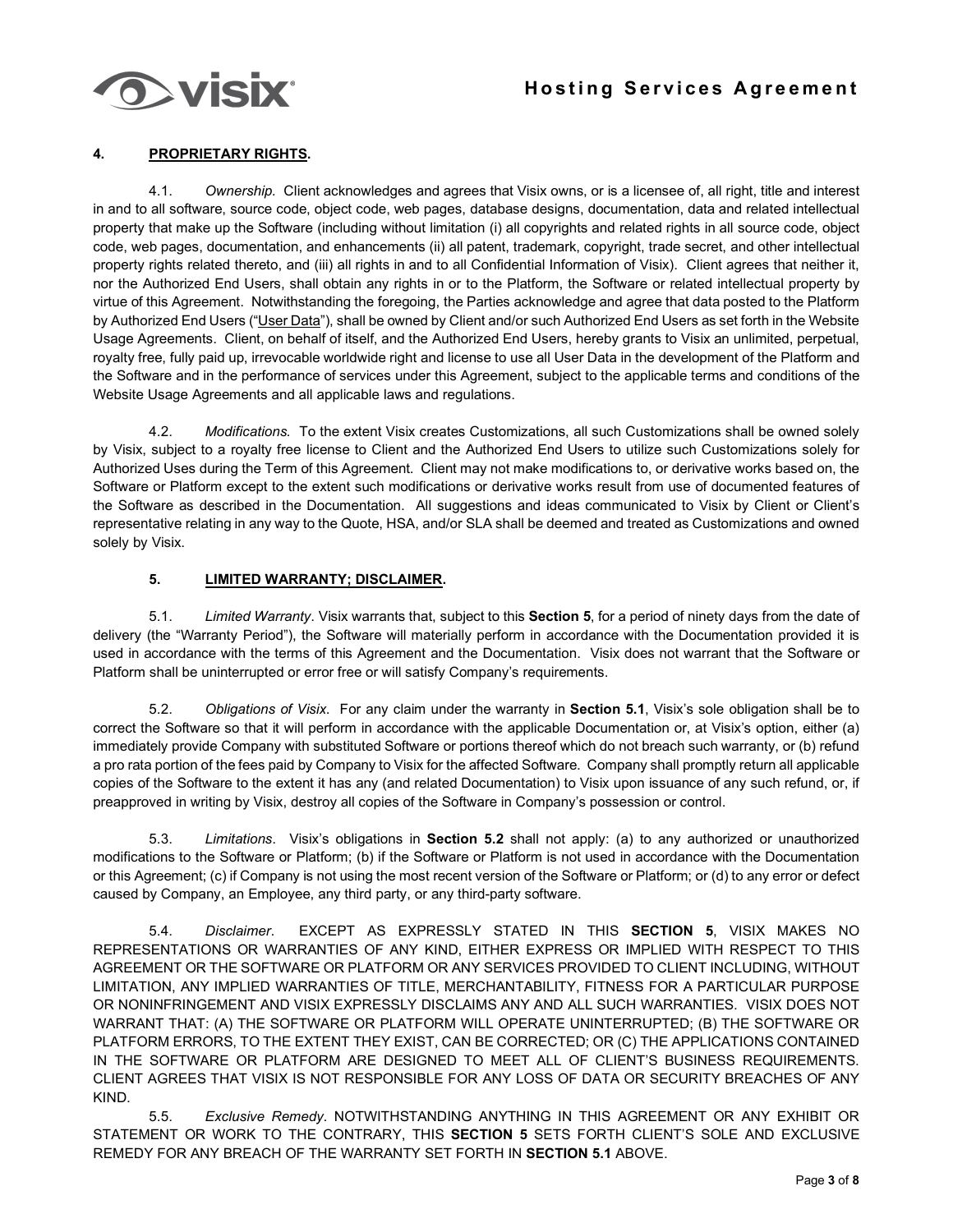

**6. INDEMNIFICATION.** Client shall indemnify, defend and hold harmless Visix from and against any (i) claim of infringement of a patent, copyright, or trademark asserted against Visix based upon any materials or Content or User Data posted to the Platform or used in connection with the Software by the Client or any end user, (ii) claim arising from any Prohibited Use or any use of the Software, the Platform, or any content that exceeds the express licenses granted in this Agreement, (iii) claim arising from Visix's implementation of any design or feature, or inclusion of any content, requested or required by Client, (iv) negligent, grossly negligent, reckless, or intentional act or omission of Client, any person for whom Client is responsible, or any end user of the Platform or Software, or (v) any breach of this Agreement by Client or any person for whom Client is responsible.

**7. RIGHT OF FIRST REFUSAL**. In the event that Client wishes to provide access to the Software at additional locations, the Parties shall negotiate in good faith a separate agreement to cover those locations. Visix shall have a right of first refusal with respect to providing digital signage to the Client and any of its related or affiliate companies.

*[remainder of page intentionally left blank]*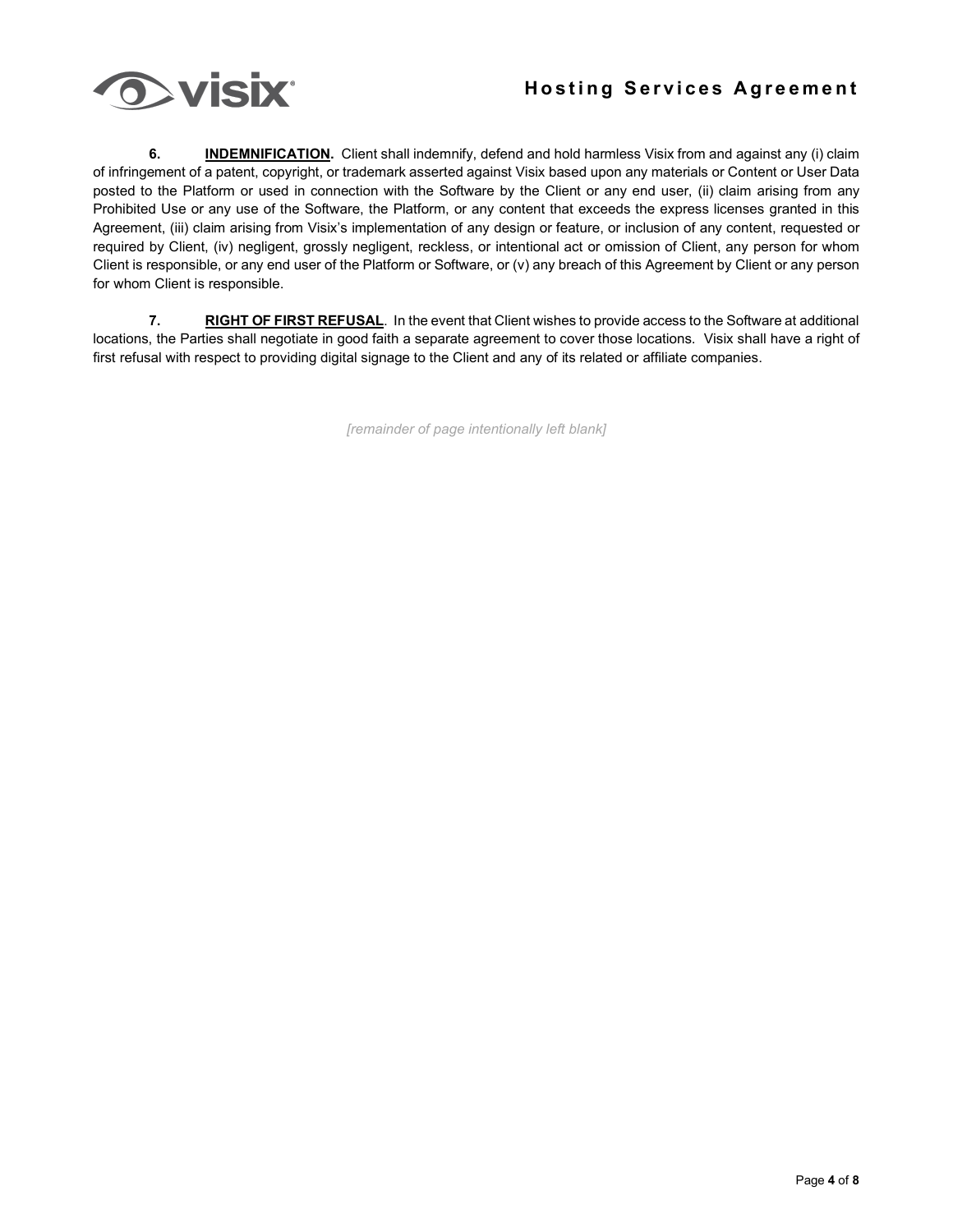

## **SERVICE LEVEL AGREEMENT**

This Service Level Agreement (this "SLA") is part of, and is incorporated by reference into, the Hosting Services Agreement (the "HSA") between Visix and Client.

### **1. DEFINITIONS.**

Capitalized terms in this SLA shall have the meaning set forth below. Where a capitalized term is used that is not expressly defined below, that term shall have the meaning set forth in the Master Agreement or any Exhibit. Where a capitalized term is used that is not expressly defined in the Master Agreement or any Exhibit, that term shall have the customary meaning the field of online application hosting and software development.

"Client Content" means Platform Content provided by Client for use in connection with the Software.

"Planned Downtime" means periods of time during which the Hosting Services are suspended or are otherwise unavailable so Visix or its third-party vendor can perform maintenance, correct faults, and implement updates to the Platform or Software.

"Third-Party Applications" means online, Web-based applications or offline software products that are provided by third parties and included in the Hosting Services.

"Unscheduled Downtime" means periods of time during which the Hosting Services are unavailable due to circumstances beyond Visix's reasonable control, including without limitation, (i) acts of God, acts of government, flood, fire, earthquakes, civil unrest, acts of terror, strikes or other labor problems, cable or satellite failures or disruptions, unforeseen software errors, malware or security breaches or Internet service provider failures or delays, and (ii) unavailability required by law or government regulation.

"User Data" means all electronic data or information submitted by Authorized End Users to the Platform during the term of the Agreement.

#### **2. USE OF THE SERVICES.**

2.1. *Visix Responsibilities*. Visix shall: (i) use commercially reasonable efforts to make the Hosting Services available 24 hours a day, 7 days a week during the term of the Agreement, except for: Planned Downtime, or Unscheduled Downtime. Visix shall give at least 8 hours' notice prior to Planned Downtime by posting a notice on the Platform or sending Client an email and shall use commercially reasonable efforts to complete all necessary maintenance, fault correction and updating during the time period set forth in such notice. To the extent practical, Visix shall schedule Planned Downtime during weekend hours or between the hours of midnight and 5:00 AM. Visix shall also use commercially reasonable efforts to minimize any Unscheduled Downtime.

2.2. *Support Availability*. During the term of the Agreement, Visix shall use commercially reasonable efforts to provide support to Client as follows (all times are in the Eastern Time Zone):

- Telephone support: 8:00 AM to 8:00 PM (EST/EDT) Monday Thursday and 8:00 AM 5:00 PM (EST/EDT) Friday with the exception of published holidays. All calls are collected as voice mail messages and responded to in accordance with the *response times* noted in **Section 2.3**. Calls received outside office hours will be collected and responded to the next working day.
- Email support: Monitored 8:00 AM to 8:00 PM (EST/EDT) Monday Thursday and 8:00 AM 5:00 PM (EST/EDT) Friday with the exception of published holidays. Emails received outside of office hours will be collected, but may not be reviewed until the next working day.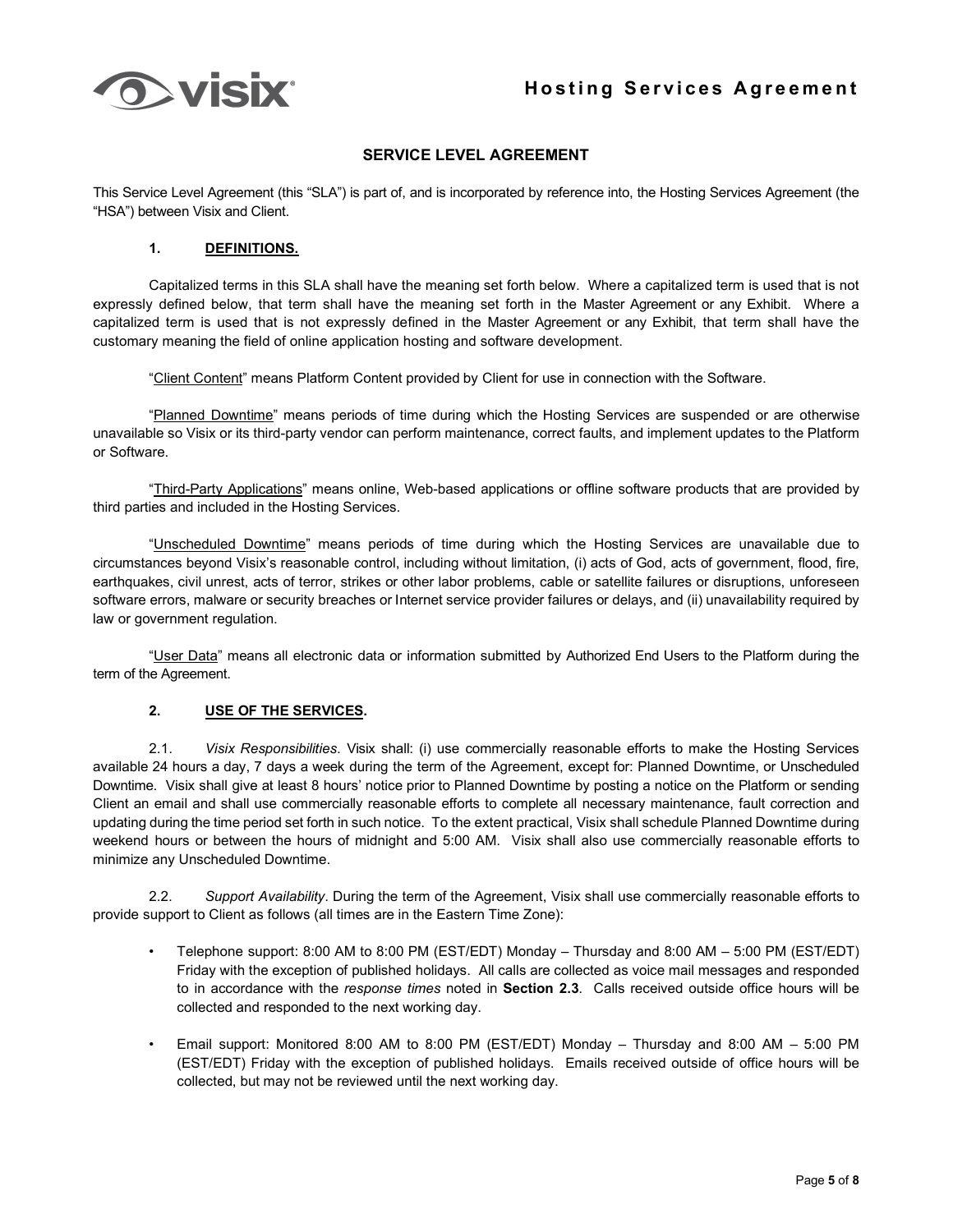

2.3. *Response Times*. Upon receiving a support request, Visix shall promptly classify such request as "High Priority" (meaning that access to the Hosting Services is unavailable or that documented features of the Hosting Services are not functioning as documented and no work around is available), "Medium Priority" (meaning that the Hosting Services are not functioning as documented but that such malfunction does not prevent reasonable use of the Hosting Services or a work around is available), "Low Priority" (meaning all other deviations from the documented operational parameters of the Hosting Services), or "Not an Issue" (meaning a suggestion for alternative functionality or a misunderstanding of the documented operational parameters of the Hosting Services or an unavailability due to user hardware or networking components not under the control of Visix or an issue arising from the use of hardware or software not meeting the minimum usage requirements documented by Visix). Visix shall use commercially reasonable efforts to classify incidents submitted by Client within the following time frames:

- 0-8 hours (during business hours) for issues classified as High Priority.
- Within 48 hours for issues classified as Medium Priority.
- Within 5 working days for issues classified as Low Priority.
- For any incident that is classified as Not an Issue, within 5 working days Visix will notify Client of the basis of its classification. No further action shall be required for such incidents.

Incidents may be responded to remotely by email, remote support technology or telephone, or any other means that Visix determines is appropriate in its reasonable discretion. Onsite assistance shall only be provided when remote assistance is not feasible, in Visix's sole discretion.

2.4. *Client Responsibilities*. Client shall (i) be responsible for Authorized End Users' compliance with the Agreement and this SLA, (ii) be solely responsible for the accuracy, quality, integrity and legality of User Data and of the means by which User Data is acquired and used, (iii) be solely responsible for all licensing and other permissions necessary or prudent in connection with Client Content and User Data, (iv) use commercially reasonable efforts to prevent unauthorized access to or use of the Hosting Services, and notify Visix promptly of any such unauthorized access or use, and (v) use the Hosting Services only in accordance with the applicable laws and government regulations. Neither Client nor any person for whom Client is responsible shall (a) make the Services available to anyone other than Authorized End Users, (b) sell, resell, rent or lease any portion of the Hosting Services, (c) use the Hosting Services to store or transmit infringing, libelous, or otherwise unlawful or tortious material, or to store or transmit material in violation of third- party privacy rights, (d) use the Services to store or transmit malware or malicious code, (e) interfere with or disrupt, or allow any third party to interfere or disrupt, the integrity or performance of the Hosting Services, Platform, Software, Content or any third-party data contained therein, or (f) attempt to gain unauthorized access to the Hosting Services or their related software, data, content, systems or networks. Visix shall have no liability or responsibility for failures of user hardware or any hardware or networking system or component not under Visix's direct control.

2.5. *Usage Limitations*. Hosting Services may be subject to other limitations, such as, for example, limits on disk storage space, and for Hosting Services that enable Client to provide public websites, limits on the number of page views by visitors to those websites.

## **3. BACKUP AND SECURITY.**

3.1. *Protection of Data*. Without limiting the above, Visix shall maintain commercially reasonable administrative, physical, and technical safeguards for protection of the security, confidentiality and integrity of the Hosting Services, Platform, Content, and User Data. Visix shall not (a) modify User Data, (b) disclose User Data except as compelled by law in accordance with Section 4.2 (Compelled Disclosure) or as expressly permitted by Client or the applicable Authorized End User or as necessary to meet the service level commitments in this SLA, or (c) access User Data or Client Content except to provide or improve the Services or prevent or address service or technical problems, or at Client's request in connection with customer support matters.

3.2. *Compelled Disclosure*. Visix may disclose User Data or Client Content if it is compelled by law to do so, provided that it gives Client prior notice of such compelled disclosure (to the extent legally permitted) and reasonable assistance, at the Client's cost, if Client wishes to contest the disclosure. If Visix is compelled by law to disclose the Disclosing User Data or Client Content as part of a civil proceeding, the Client will reimburse Visix for its reasonable cost of compiling and providing secure access to such User Data or Client Content.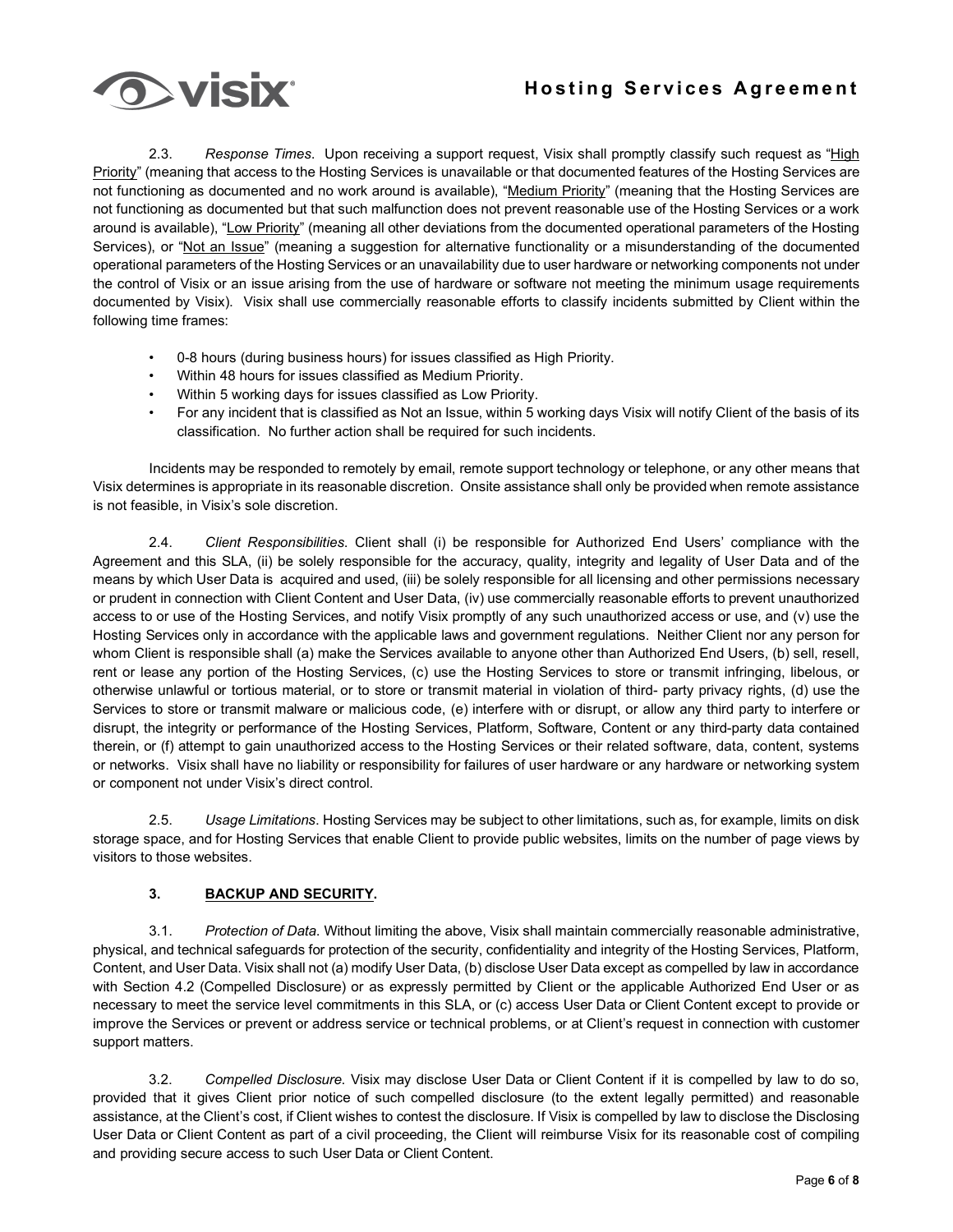

3.3. *Backup and Disaster Recovery*. Visix shall create and maintain commercially reasonable backups of the Hosting Services, User Data, Software, Platform Content and Client Content in connection with the provision of the Hosting Services. The parties recognize and agree that no system or data can be entirely secure, error free, or malware resistant, and that no computer, storage device, or network can be guaranteed to be error free of to operate without interruption. Accordingly, Visix's sole and exclusive liability, and Client and Authorized End Users' sole remedy, in the event of a failure of the Hosting Services for any reason shall be that Visix utilize commercially reasonable efforts to restore the Hosting Services from the most recent reliable backup. Visix shall have no liability for any lost data, lost Client Content, or lost User Data resulting from a hardware failure, software failure, security failure, network failure or attempt by any third party to deny service or otherwise attack or interfere with the Hosting Services.

*[remainder of page intentionally left blank]*